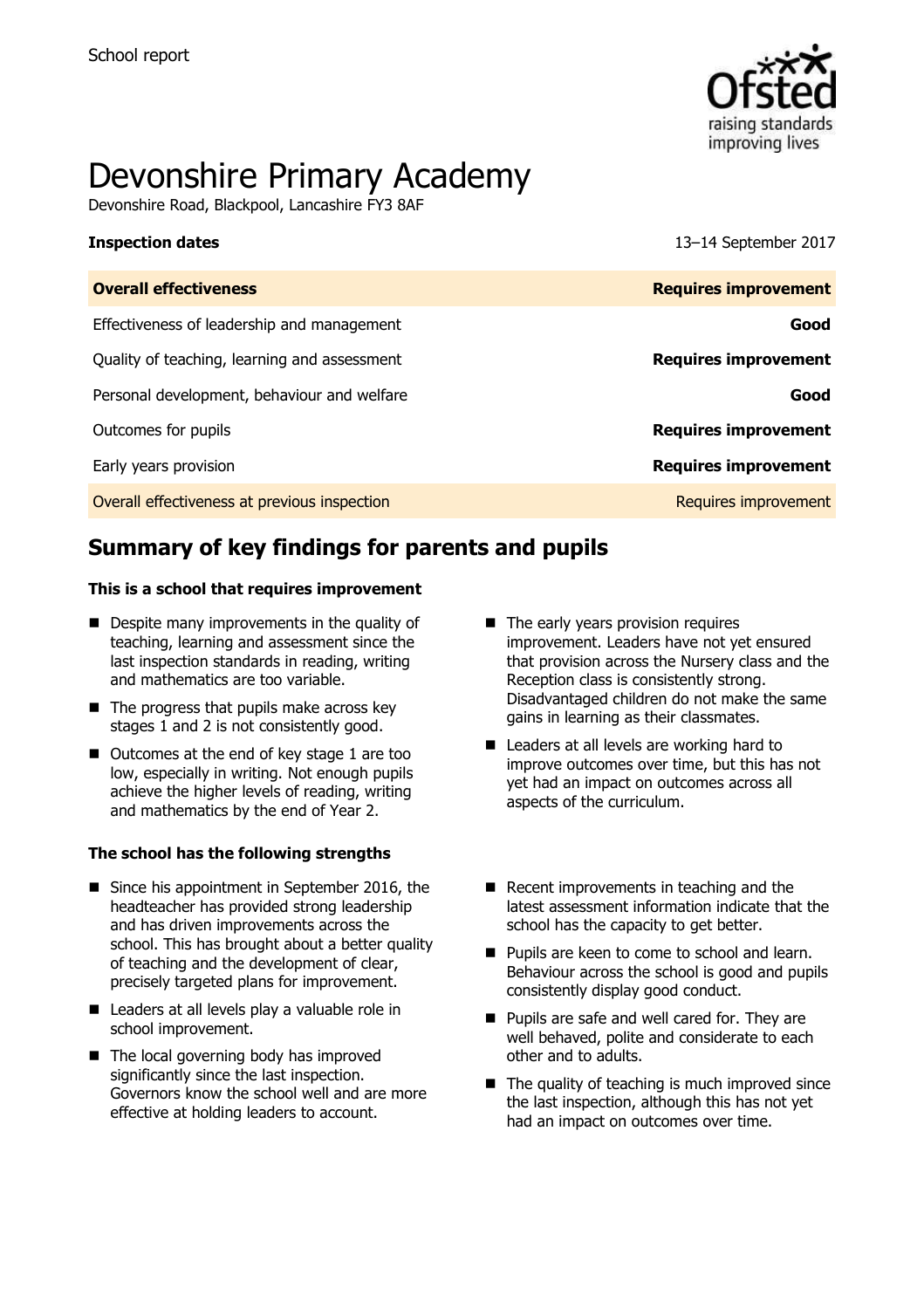

# **Full report**

### **What does the school need to do to improve further?**

- $\blacksquare$  Improve outcomes for all groups of pupils by:
	- ensuring that a greater number of pupils reach the expected and higher standards in reading, writing and mathematics across both key stages, and that this is sustained over time
	- ensuring that all subjects in the wider curriculum are delivered in sufficient depth.
- Embed the role of middle leaders in developing the wider curriculum to further improve outcomes for pupils in subjects such as science, history and geography.
- $\blacksquare$  Improve provision in the early years by:
	- developing planning and assessment systems so that the progress and attainment of all groups of children are more closely tracked
	- ensuring those children who are disadvantaged make greater gains in their learning
	- ensuring a greater consistency of provision across the early years setting.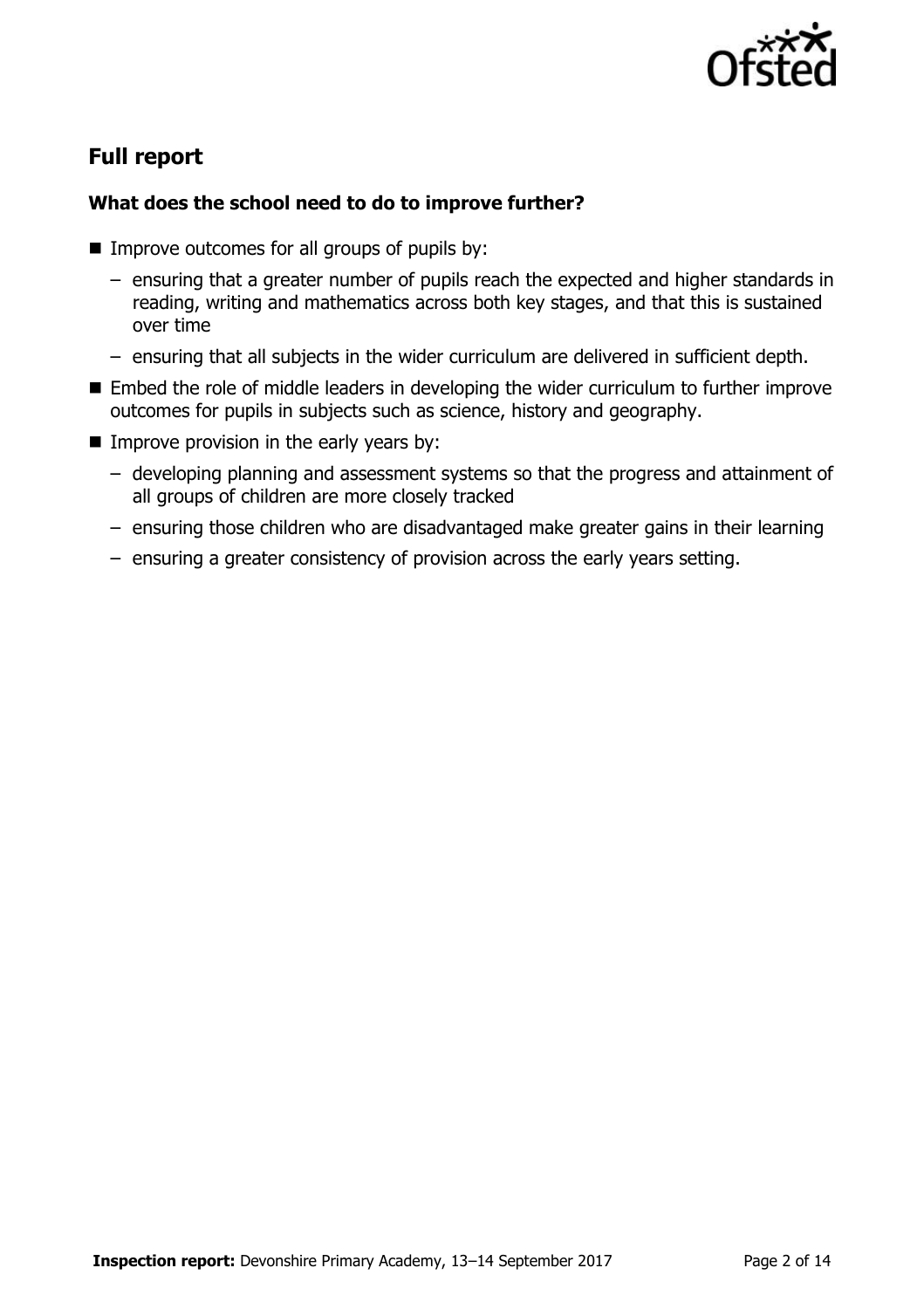

# **Inspection judgements**

#### **Effectiveness of leadership and management Good**

- The headteacher has, since he joined the school in September 2016, led with passion and a clear determination to make this school better. He has made strong and effective decisions around all aspects of the school, including staffing. He is well supported by his senior and middle leaders.
- The headteacher is ambitious for the pupils in his care and has built a team that is committed to achieving the best for them. He and his senior leadership team are well aware of the challenges that the school faces. They show a strong and determined commitment to improving academic outcomes for pupils. They lead with honesty and integrity.
- Leaders evaluate the school's strengths and weaknesses accurately. This enables them to prioritise the actions they need to take to improve the school. Consequently, standards are starting to rise. This improvement has not yet been seen in the outcomes at the end of each key stage.
- Along with support from the local governing body and his leadership team, the headteacher has raised staff aspirations for pupils and enhanced support for pupils' personal development and welfare.
- Leaders have introduced the role of phase leaders, mentoring, sharing best practice, more focused individual support and high-quality professional development. As a result, the quality of teaching has improved and pupils' outcomes are starting to improve.
- The senior and middle leadership teams make regular checks on the quality of teaching and this is starting to have an impact on progress for pupils across the school. There are training opportunities available to help them develop their roles and skills.
- There is a strong sense of teamwork across the school, with a clear focus on improvement. This is communicated well by the school's leaders and this determination to improve is shared by all staff and governors at the school.
- Leaders accurately identify the school's strengths and priorities for improvement through a range of self-evaluation activities. Clear plans are in place to drive further school improvement. Staff understand the goals that the school is aiming to achieve. This has resulted in leadership and staff who are well motivated and clear in their intentions to drive improvement.
- The school promotes equality of opportunity well and tackles discrimination of all kinds effectively. This ensures that pupils are well prepared for life in modern Britain. Pupils have useful opportunities to discuss their views. They understand the importance of tolerance and respect for those with characteristics that differ from their own.
- Leaders ensure that pupils develop their spiritual, moral, social and cultural understanding effectively. There are a wide range of school trips, visitors to school and curriculum enrichment in arts and music. This is enhanced through an enquiry-led curriculum which has a range of opportunities for pupils to discuss moral issues and explore a range of different cultures.
- Leaders have thought carefully about the needs of the pupils in their school, and are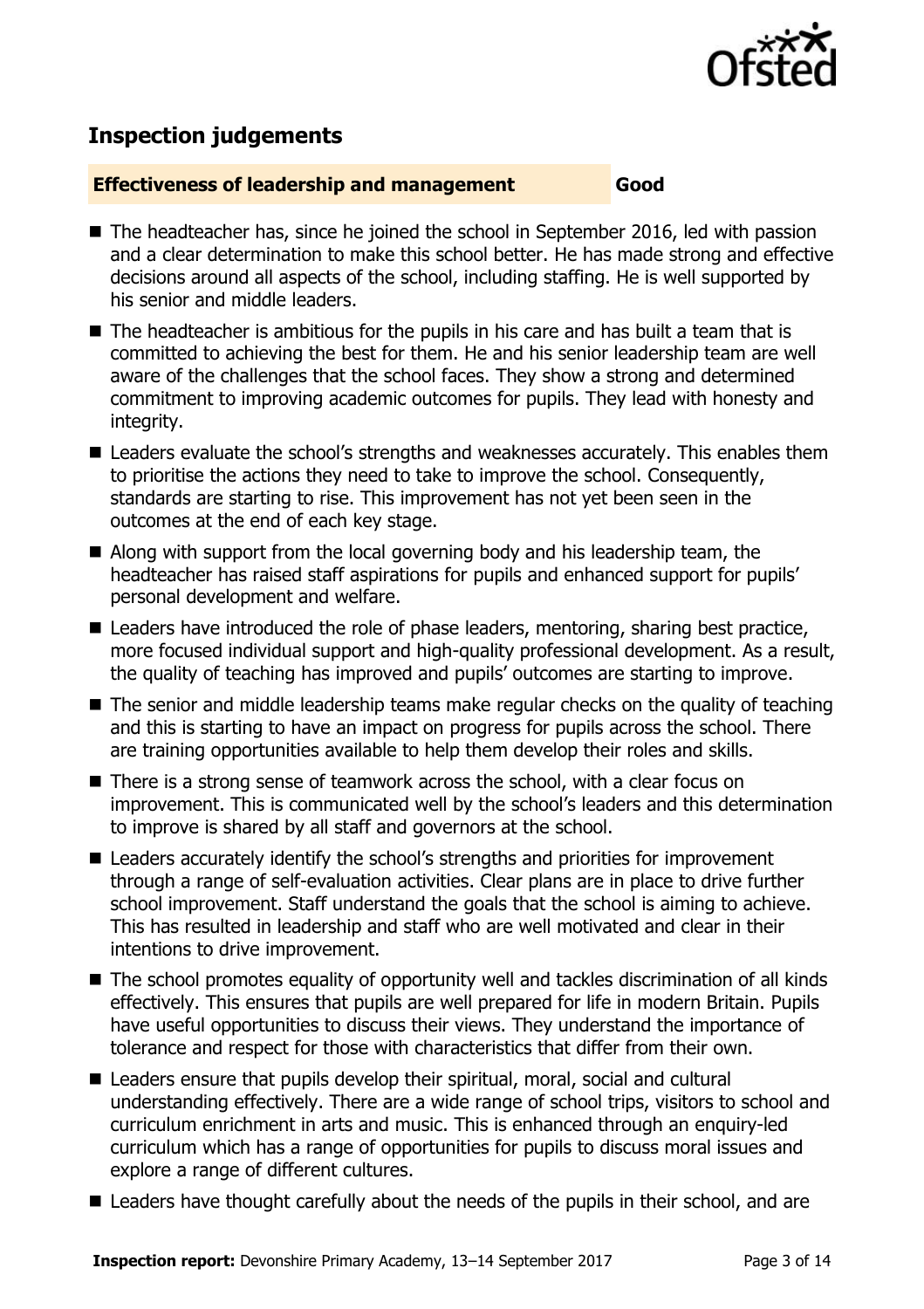

adapting the curriculum accordingly. As a result, pupils are experiencing a suitably broad curriculum and have useful opportunities to apply their literacy and numeracy skills across a wider range of subject areas. This continues to be a key focus for the school as the curriculum is not yet planned or delivered in sufficient depth in some subject areas, such as science, history and geography.

- The use of additional sports funding to enhance the school's promotion of health and physical education is very effective. Pupils participate in a wide variety of sporting activities and have a good understanding of how to stay healthy.
- Careful consideration is given to ensuring that the pupil premium funding is spent to remove barriers to learning. Leaders have a clear rationale for the allocation of the fund. The funding is mainly used to provide additional staffing, ensuring that smallgroup work and interventions are of good quality. Changes to the use of funding were not made soon enough to affect test scores at the end of each key stage but disadvantaged pupils who are currently in school make effective progress.
- Past outcomes for pupils who have special educational needs and/or disabilities did not match those of other pupils nationally. However, funding for those pupils is now well used to ensure that they make good progress in their learning.

### **Governance of the school**

- $\blacksquare$  The local governing body has improved significantly since the last inspection. Governors are effective in holding leaders at all levels to account for their impact on pupil achievement.
- The local governing body is highly supportive of the school. Governors visit the school regularly. They know the children, parents and staff well. They are very committed to the school and its future development.
- The multi-academy trust receives regular reports from the headteacher relating to the quality of teaching and the progress that different groups of pupils are making. Rightly, the trust recognises that more support is needed.
- The trust has been proactive in organising new structures and approaches to school improvement. They have appointed new trustees to improve the level of challenge and accountability. They have also introduced a more rigorous approach to evaluating and challenging leaders in schools across the trust.

### **Safeguarding**

- The arrangements for safeguarding are effective.
- The school works well with parents and other stakeholders to ensure that children are kept safe. The designated safeguarding lead is meticulous in her record-keeping and tenacious in following up any concerns effectively.
- The caring culture established among staff and pupils creates a climate where concerns are identified and reported openly. Staff know possible signs of abuse to look out for and use school systems for passing on concerns. Leaders act on information in a timely and effective way.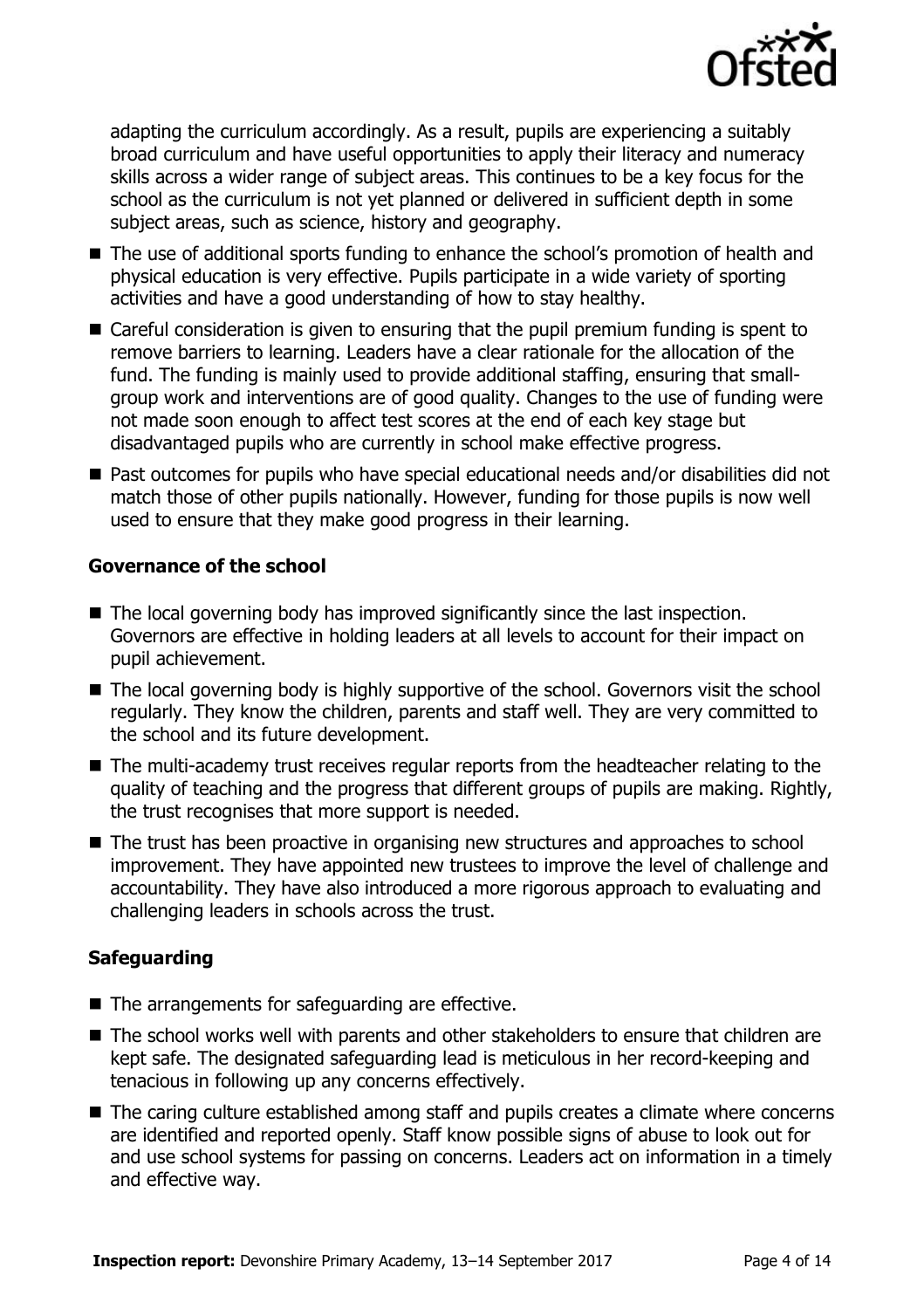

- Leaders have created a culture where safeguarding, safety and support for pupils' wellbeing are of the highest priority. They check that policies are kept up to date and that systems are fit for purpose. They check that staff are well trained and fully informed about the latest guidance for keeping pupils safe in areas such as child protection. Training, procedures and protocols are regularly reviewed.
- Important records are kept in an organised manner. All checks on the suitability of staff to work with children are carried out and recorded systematically.

### **Quality of teaching, learning and assessment Fig. 2.1 Requires improvement**

- Although the quality of teaching has improved significantly since the last inspection, it has not yet had enough time to have an impact on test results at the end of key stages 1 and 2 in reading, writing and mathematics. Previous weaker teaching has left some pupils with gaps in their learning. However, inspectors saw evidence that, for pupils currently in school, better teaching is leading to better progress.
- Across the school, well-defined learning routines underpin the productive and focused learning atmosphere. Teachers' expectations have improved greatly and are generally high. In Year 5, for example, pupils worked on a variety of problems with increasing complexity. They solved word problems involving money, fractions and proportion. Pupils worked together, sharing their ideas and supporting each other with their learning well.
- The school has made some strong new appointments. The induction process for newly qualified teachers has significantly improved as a result of better-quality mentoring. The school has worked with a range of partners to develop and train its own teachers. This has ensured that they are well supported in developing as high-quality teaching professionals.
- Middle leaders and phase leaders take an active role in training and coaching staff across the school. This is having a positive impact on the quality of teaching.
- **Strategies to improve the quality of teaching are having a positive impact on pupils'** attainment and progress. This is evident in the progress seen in pupils' books, their classrooms and the school's own tracking data.
- Teachers know their pupils well. As a result, they plan experiences for their pupils that match the abilities of most pupils well. Teachers use regular assessment to identify pupils who are not making sufficient progress and provide these pupils with additional help.
- The expectations for behaviour are consistent and clear across all classrooms. Pupils try hard, even if they find something difficult, because they have a strong sense of pride in their work and a determination to succeed. For example, in one lesson in Year 6, pupils looked at how they could summarise and analyse extracts from a Harry Potter novel. They worked independently or in pairs for extended periods. Prompting from the teacher and a series of complex questions challenged the pupils to think more deeply about the text and provide more sophisticated pieces of writing.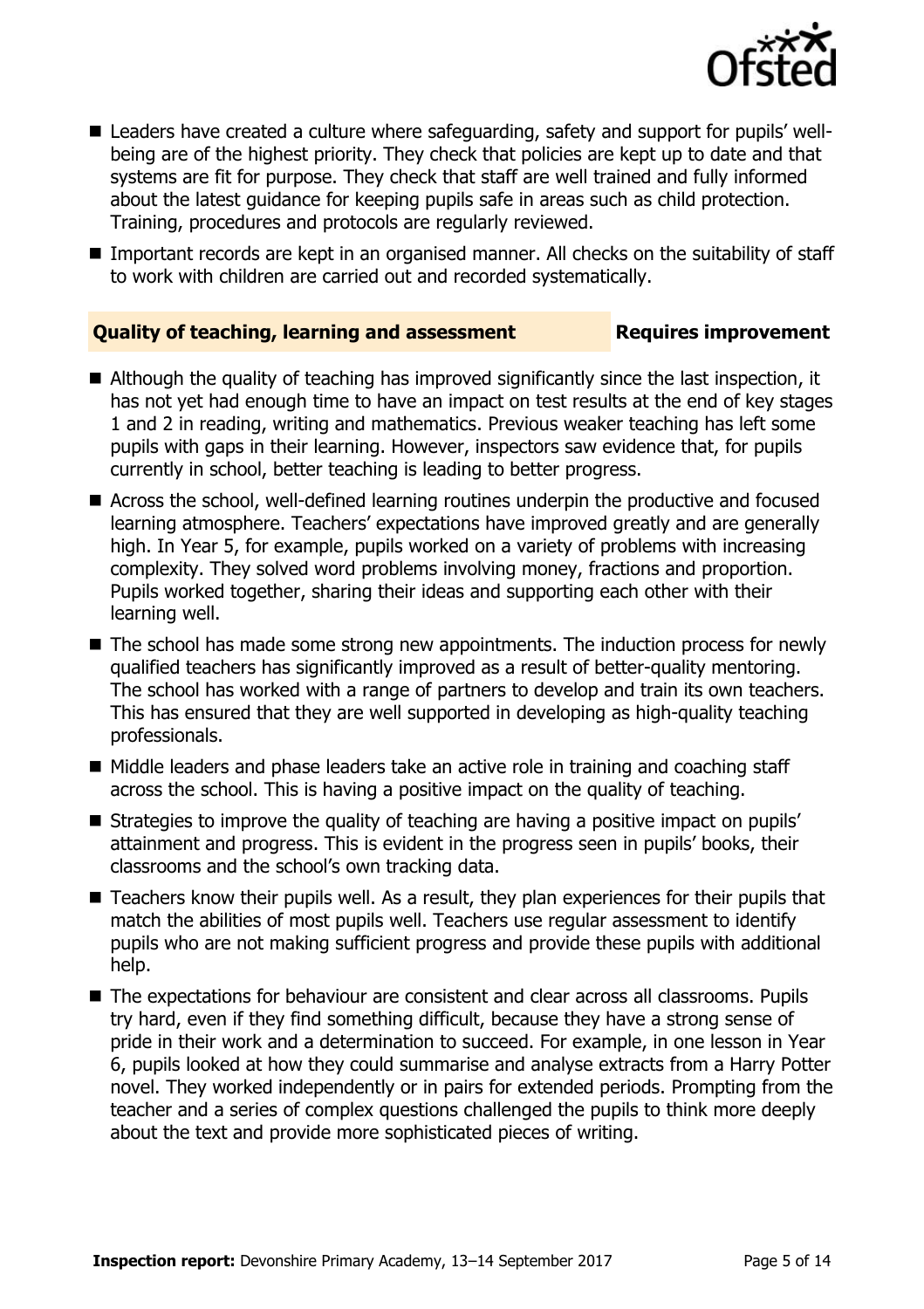

- $\blacksquare$  Pupils have very positive relationships with staff and this contributes significantly to the quality of pupils' learning. Pupils cooperate well and share their ideas enthusiastically when asked to.
- The strongest teaching is characterised by high expectations and excellent preparation and planning. This is based on an accurate assessment of what pupils can do and what they need to do next to improve their learning. This includes the use of effective resources to support and inspire pupils' learning. Pupils respond enthusiastically and their books show that they make good progress over time. Work in books and in lessons demonstrates that current pupils are starting to improve. Expectations are clear and feedback in books provides areas for improvement which pupils respond to well.
- Due to their higher expectations of what the most able pupils can achieve, teachers are now deepening pupils' understanding through tasks that extend their thinking. For example, the most able pupils are challenged effectively to explain their reasoning in mathematics and to consider what the author is inferring in the books they are reading. The school has introduced a new system of increasingly complex challenges in a range of work across the curriculum. This is well understood by all pupils as a scaffold to increase the complexity and levels of challenge in their work.
- Teaching assistants and teachers work well together. Teaching assistants make a good contribution to pupils' learning. They help children understand how to improve their work and support children who find it difficult to work in a classroom setting. Teaching assistants are deployed effectively.
- The teaching of phonics is good. Phonics sessions are fast, fun and challenge pupils to think and work hard. Pupils of different ages use their knowledge of letters and the sounds they make to good effect when trying to pronounce unfamiliar words. The teachers promote the teaching of reading effectively.
- Leaders have taken steps to generate pupils' interest in reading through the promotion of literacy across all key stages. Older pupils read with fluency, although sometimes their understanding of the text and vocabulary is below expectations for their age group. Pupils in Year 2 develop a love of reading and use their phonic skills to make sense of unknown words.
- Regular checks of teachers' assessments within school and in collaboration with other schools across the multi-academy trust help teachers to make accurate judgements of pupils' progress and to identify gaps in learning.

#### **Personal development, behaviour and welfare Good**

### **Personal development and welfare**

- The school's work to promote pupils' personal development and welfare is good.
- Securing the best possible personal development, attitudes and behaviour has been central to the headteacher's ambitious vision for pupils at Devonshire Academy.
- The atmosphere throughout the school is calm, friendly and engaging. Pupils are proud of their school, they care for each other and are courteous, polite, confident and welcoming.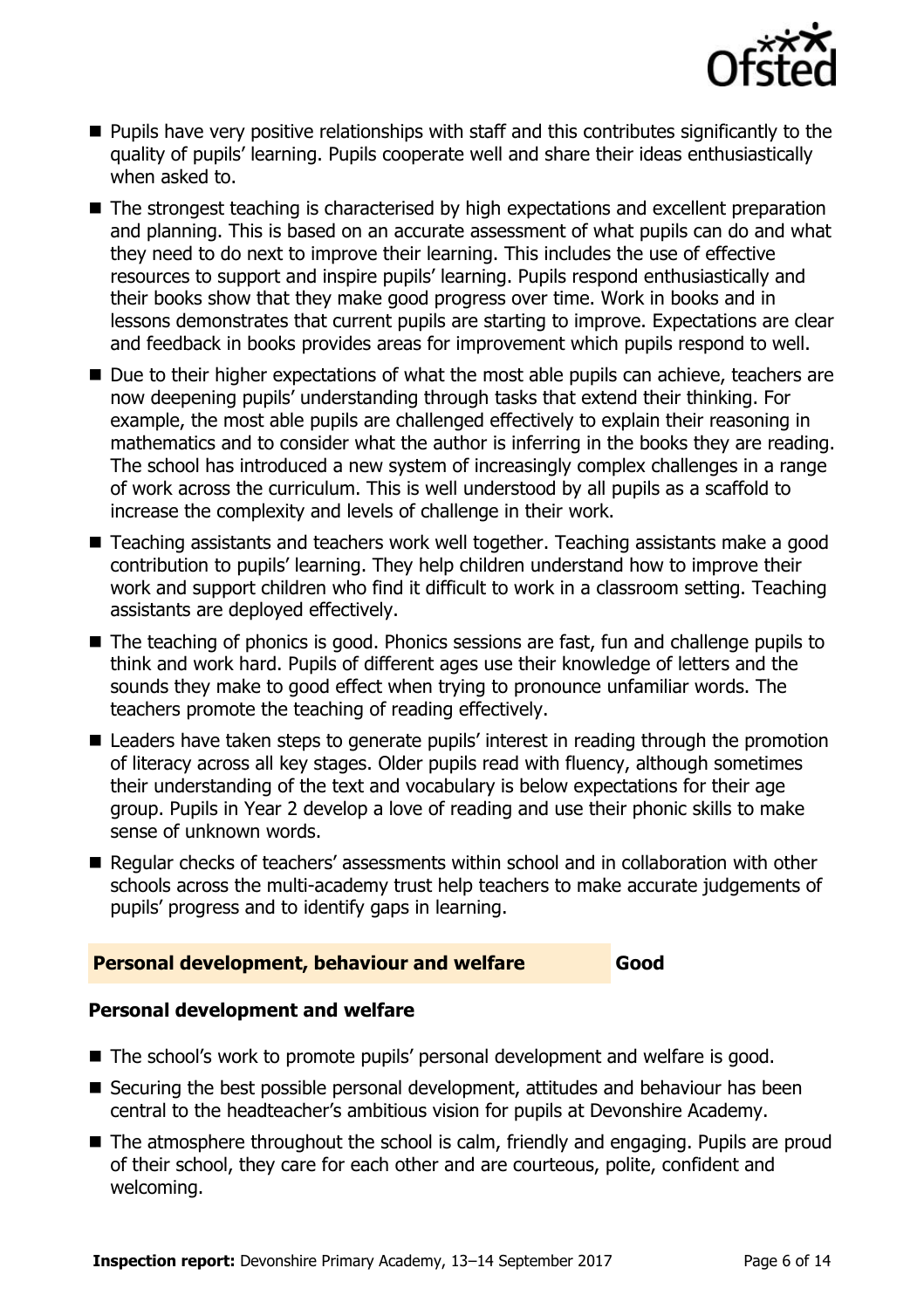

- **Pupils' attitudes to learning are positive. They do their best in learning and are ready to** learn. In Year 6, for example, children enter the classroom and immediately begin to review comments from the teacher about their previous work and practice or develop their work in light of these comments. They move to lessons and between activities calmly and purposefully, meaning that learning time is maximised. Pupils know that perseverance and resilience will help them to learn well.
- Lunchtimes and breaktimes are very positive and well supervised. Pupils mix and play extremely well together. There is a strong sense of trust between pupils and staff.
- **Pupils are punctual and are quick to return to lessons after social times. They move** around the school from activity to activity with no loss of time.
- Pupils are confident, self-assured and are proud to attend Devonshire Academy. Pupils show respect for each other. Older pupils show a responsible and caring approach to younger members of the school.
- The school is a safe environment where all pupils are known and respected. Staff provide strong levels of support to the pupils. Pupils feel confident to talk to any member of staff.
- **Pupils have a strong understanding of e-safety. They learn how to stay safe online** when using computers or mobile phones and social media.
- Pupils who have special educational needs and/or disabilities are very well cared for and given every opportunity to participate in lessons. The inclusive nature of the school is a strength.
- Leaders and staff are successful in teaching pupils about discrimination and extremism in an age-appropriate way. Pupils can describe opportunities they have had to debate issues and show how important it is to listen to and respect the views of others.
- Pupils have a good understanding of the different forms of bullying and the distress that it can cause. Pupils told inspectors that bullying is rare, but if it did happen adults in the school would deal with it promptly and effectively.
- The work of 'The Hive' is appreciated by pupils, staff and parents. A small minority of pupils who struggle to regulate their own behaviour within the normal classroom environment benefit from this high-quality provision. This helps these pupils with their learning.
- Parents are generally supportive of the school's actions to support pupils' personal development and welfare. However, some parents say that communication between home and school could be improved.
- The school's culture promotes pupils' welfare effectively. Pupils are safe and feel safe.

### **Behaviour**

- The behaviour of pupils is good.
- **Pupils'** enthusiasm for learning, together with their positive relationships with each other, ensures that lessons proceed without interruption or distraction. This results in a calm environment in which pupils can learn.
- Staff quietly, but effectively, manage pupils' behaviour. Pupils respond well to the high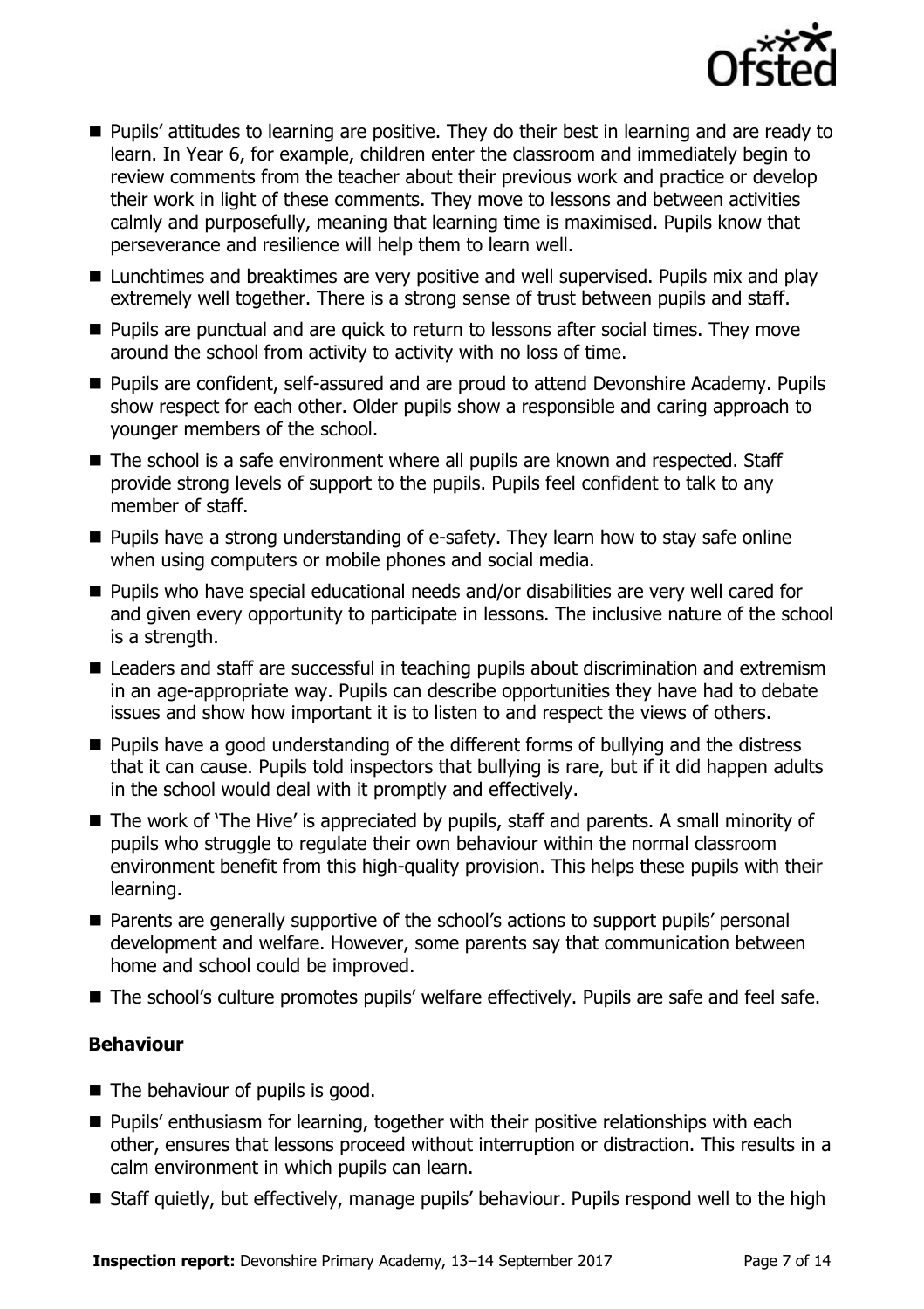

expectations for behaviour and conduct, including during social times.

- **Pupils behave consistently well in lessons and are highly attentive. Pupils are keen to** answer questions, share ideas and contribute effectively to discussions.
- During lessons, pupils persevere and maintain their concentration, even when they find learning challenging. They keep their focus and attention and participate in activities well.
- Attendance has been around or above the national average for the previous three years. Persistent absence is below the national average as a result of the hard work of the school and the pastoral team.
- Behaviour management systems are used consistently. Consequently, there is almost no poor behaviour. There have been few fixed-term exclusions and these are only used as a last resort by the school and its leadership.

### **Outcomes for pupils Requires improvement**

- Overall, pupils make better progress than previously, due to the improved quality of teaching. However, for some pupils, there are still gaps in their knowledge and skills because of underachievement in the past. Teaching in the past has not been good enough and as a consequence pupils did not make enough progress or reach the high levels of attainment of which they were capable. Leaders have made significant improvements to the school and to the quality of teaching. While there are now signs of improvement, these changes have not yet had enough time to have an impact on outcomes at the end of key stage 1 and key stage 2.
- Historical inconsistencies in the quality of teaching mean that pupils have not made sufficiently strong progress during key stage 1 and key stage 2. Standards were low in reading, writing and mathematics at the end of key stage 2 in 2017.
- Outcomes for pupils require improvement because in key stages 1 and 2, pupils' progress has been variable over the last three years. The quality of teaching has not been consistently good over time.
- Some groups of pupils in key stage 2 have made significantly better progress in recent months due to substantial improvements in teaching. High-quality mathematics teaching ensures that pupils develop an increasingly secure mathematical understanding.
- $\blacksquare$  At the end of key stage 1 in 2017, the proportion of pupils who reached the expected standard in reading, writing and mathematics was low. Current pupils are making better progress from their starting points. A greater proportion of pupils are currently working at the expected standards for their age.
- The proportion of pupils working at greater depth at the end of Year 2 has been too low. Actions instigated by leaders are addressing this shortcoming. Consequently, the work in key stage 1 shows substantial improvements and a greater proportion of pupils are working at greater depth.
- **Pupils'** rates of progress are clearly accelerating across the school. In-year performance information is reflected in pupils' work, which shows good progress over the course of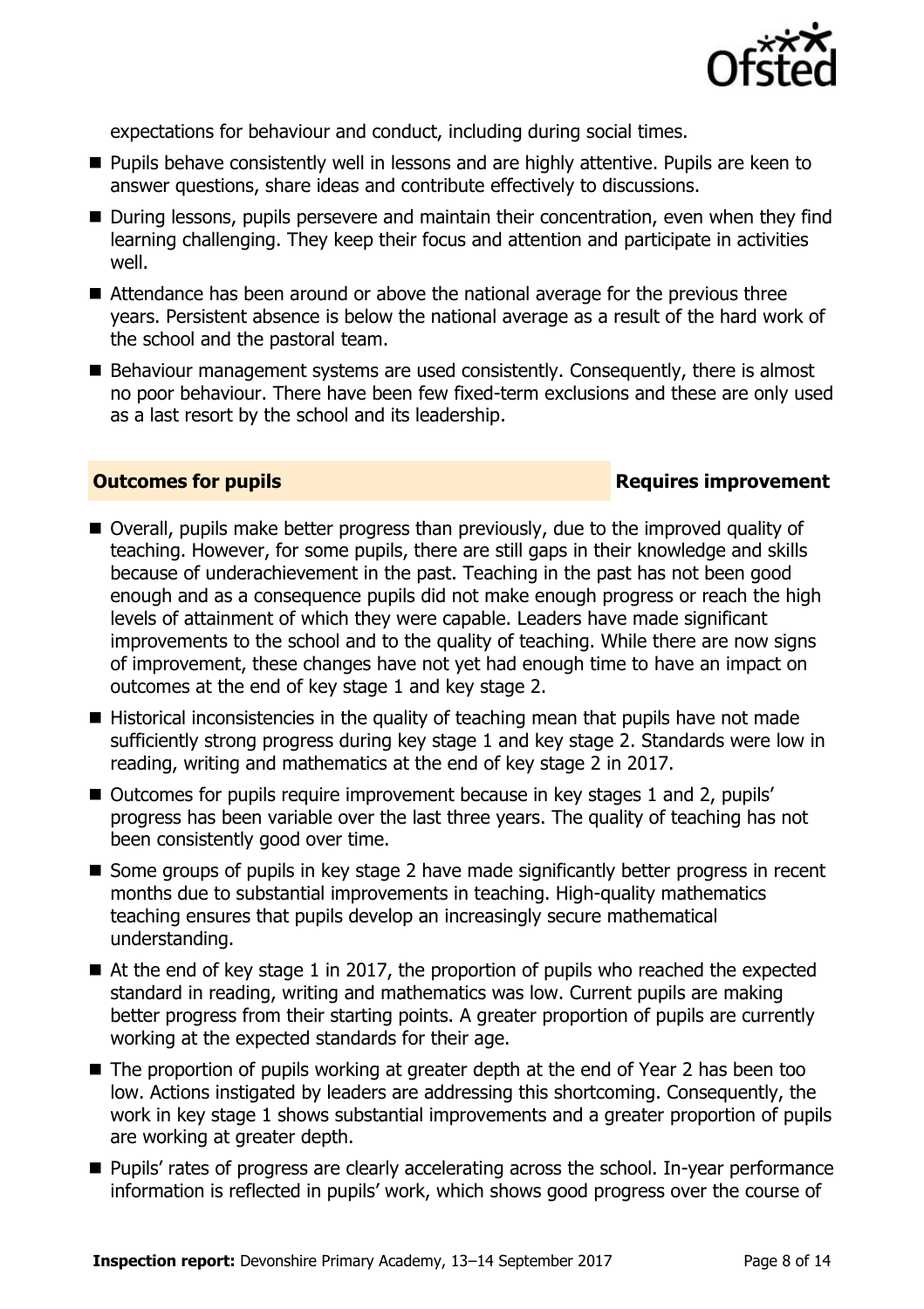

this academic year. This is beginning to raise pupils' attainment in reading, writing and mathematics.

- Leaders, supported well by the trust, work closely with teachers to ensure that assessments are more accurate than in the past. Teachers work with colleagues from across the trust to validate their judgements. This helps teachers to identify where pupils are underachieving, so that extra support can be supplied to help those pupils to catch up.
- Pupils who have special educational needs and/or disabilities have made variable progress and sometimes their progress has been below that found nationally. The highly experienced leader for special educational needs and/or disabilities has started to take relevant action to address this shortcoming.
- Disadvantaged pupils are supported effectively and are now making improved progress and catching up to other pupils nationally with the same starting points. The pupil premium grant is being used effectively to support their needs.

#### **Early years provision Requires improvement**

- The early years is ably led by a capable and effective leader who has made significant improvements to provision in the short time she has been in post. She has an accurate picture of the early years provision, which is gained through rigorous self-evaluation. However, standards across the early years are not yet of a consistently high quality and there is variability between Reception and Nursery provision at the school.
- The Nursery needs to raise standards of provision to equal that of the Reception class, to ensure consistency across the early years. More work needs to be done to ensure that children in Nursery make accelerated progress from their given starting points. More focused assessment and greater levels of challenge are required to ensure that all pupils achieve the levels of which they are capable.
- The early vears team are knowledgeable and continue to improve the provision. They know there is still work to do but are clear about what actions are required and are taking strong and determined action to improve consistency.
- Safeguarding is effective and staff training is up to date, including paediatric first aid training. There are no breaches of statutory welfare requirements. Child protection policies and procedures are implemented consistently.
- The proportion of children who achieved a good level of development has been just below the national average for the last three years. This represents good progress from children's starting points. There is, however, too much variation in outcomes between those children who are disadvantaged. Disadvantaged children do not make as much progress as their peers. While differences are diminishing, they are not shrinking quickly enough.
- $\blacksquare$  Most children enter early years with levels of development that are below those typical of children of this age. For some children, speech and language skills are poor.
- Children settle quickly and play well together and independently. Learning is planned to incorporate children's interests and builds very effectively on what children know.
- Children are well behaved and confident. They listen to instructions and follow them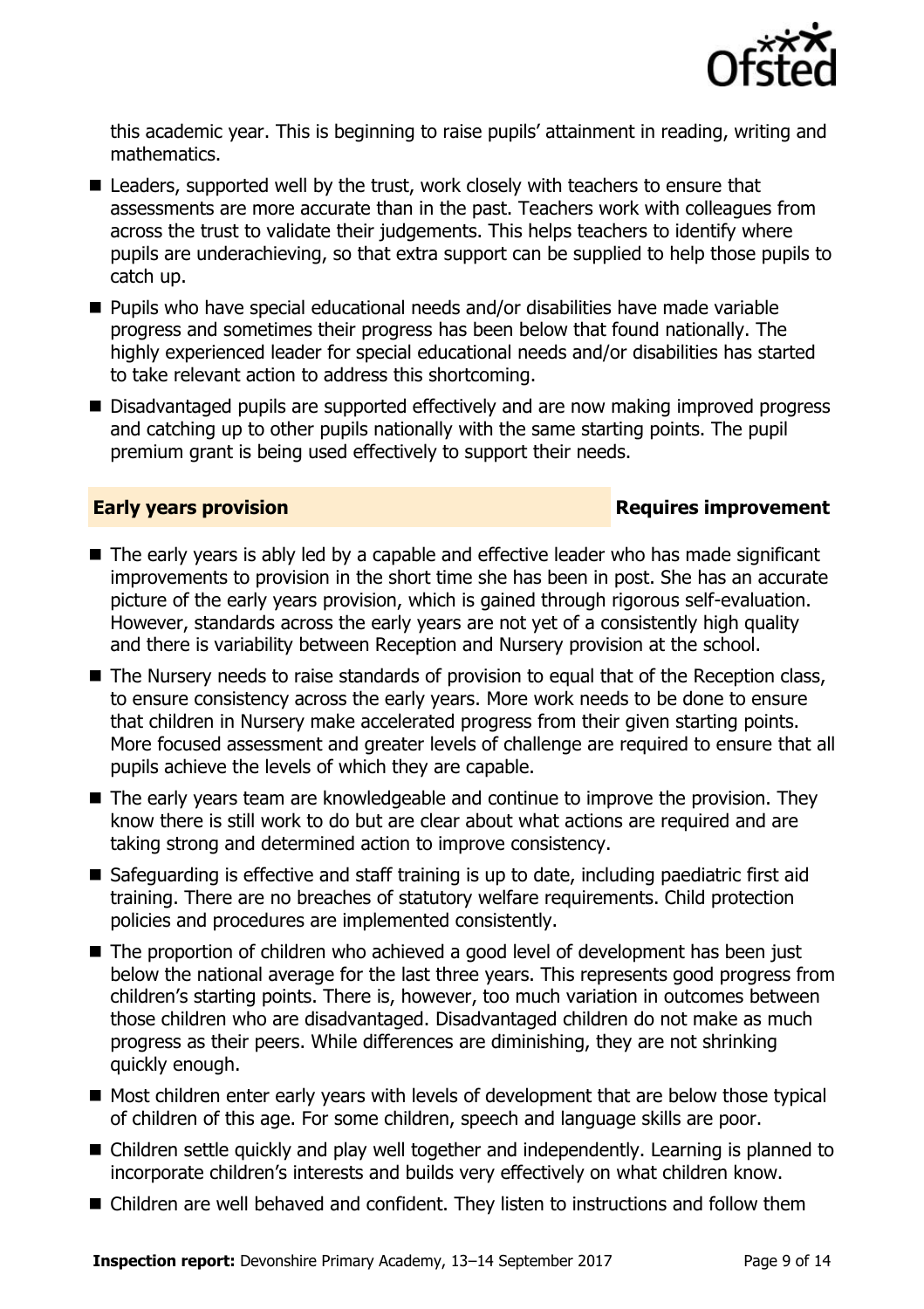

carefully. They persevere with activities and get along very well with each other.

■ The outdoor area is well equipped and includes all areas for learning. It provides opportunities for children to develop their sensory, construction, physical and communication skills well. The well-designed provision and the highly effective support from all adults ensure that children progress well.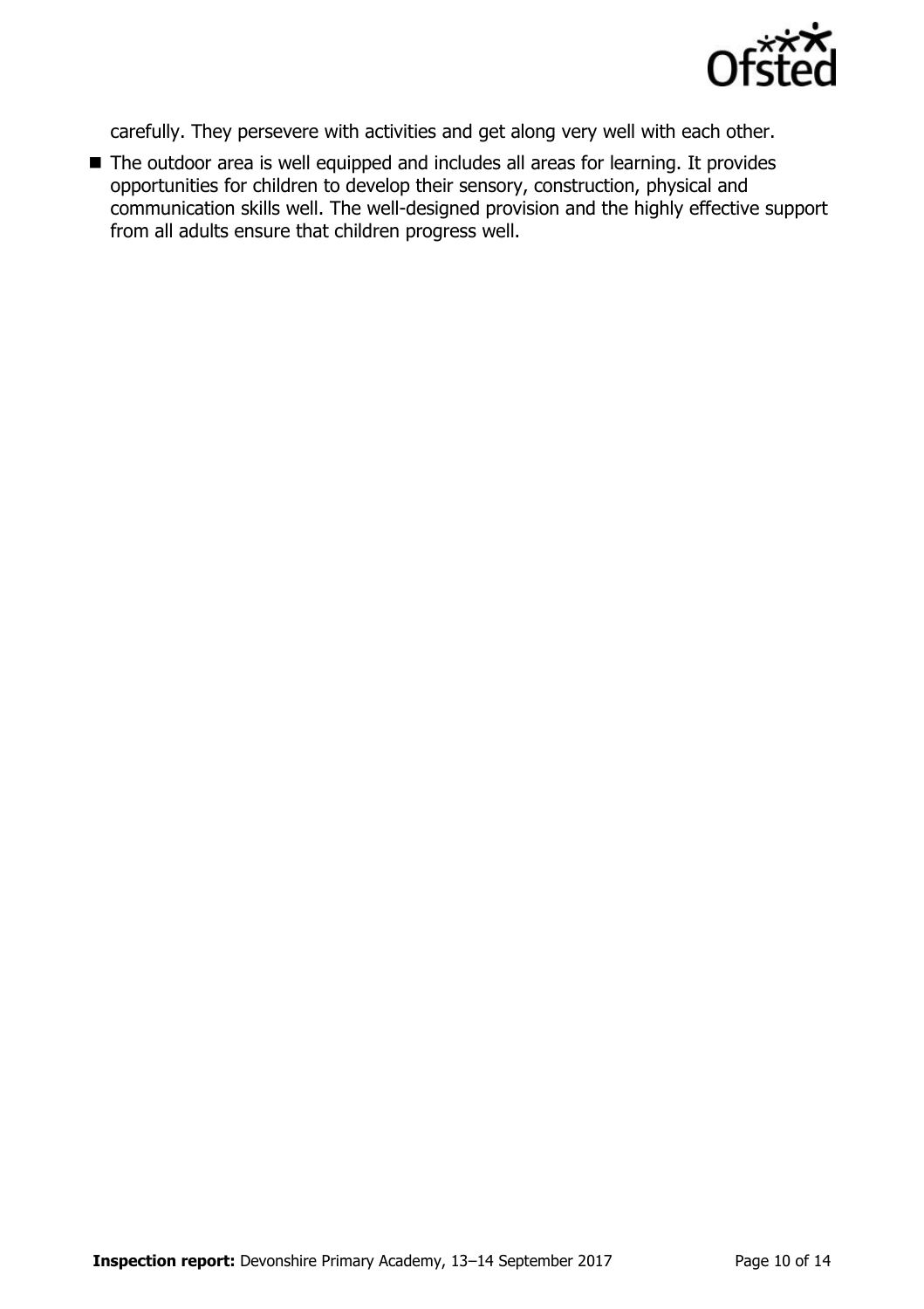

# **School details**

| Unique reference number | 140128    |
|-------------------------|-----------|
| Local authority         | Blackpool |
| Inspection number       | 10036761  |

This inspection of the school was carried out under section 5 of the Education Act 2005.

| Type of school                      | Primary                           |
|-------------------------------------|-----------------------------------|
| School category                     | Academy converter                 |
| Age range of pupils                 | 3 to 11                           |
| <b>Gender of pupils</b>             | Mixed                             |
| Number of pupils on the school roll | 478                               |
| Appropriate authority               | Board of trustees                 |
| Chair                               | Lorraine Stephens                 |
| <b>Headteacher</b>                  | Nick Toyne                        |
| Telephone number                    | 01253 478271                      |
| Website                             | www.devonshire.blackpool.sch.uk   |
| <b>Email address</b>                | admin@devonshire.blackpool.sch.uk |
| Date of previous inspection         | 14-15 May 2015                    |

### **Information about this school**

- The school meets requirements on the publication of specified information on its website.
- The school complies with Department for Education guidance on what academies should publish.
- The school is much larger than the average-sized primary school.
- The proportion of disadvantaged pupils supported by the pupil premium funding is well above the national average.
- Most pupils are of White British Heritage.
- Children in the early years are in Nursery part-time and in Reception classes full-time.
- The school has a breakfast club and after-school club run by the governing body.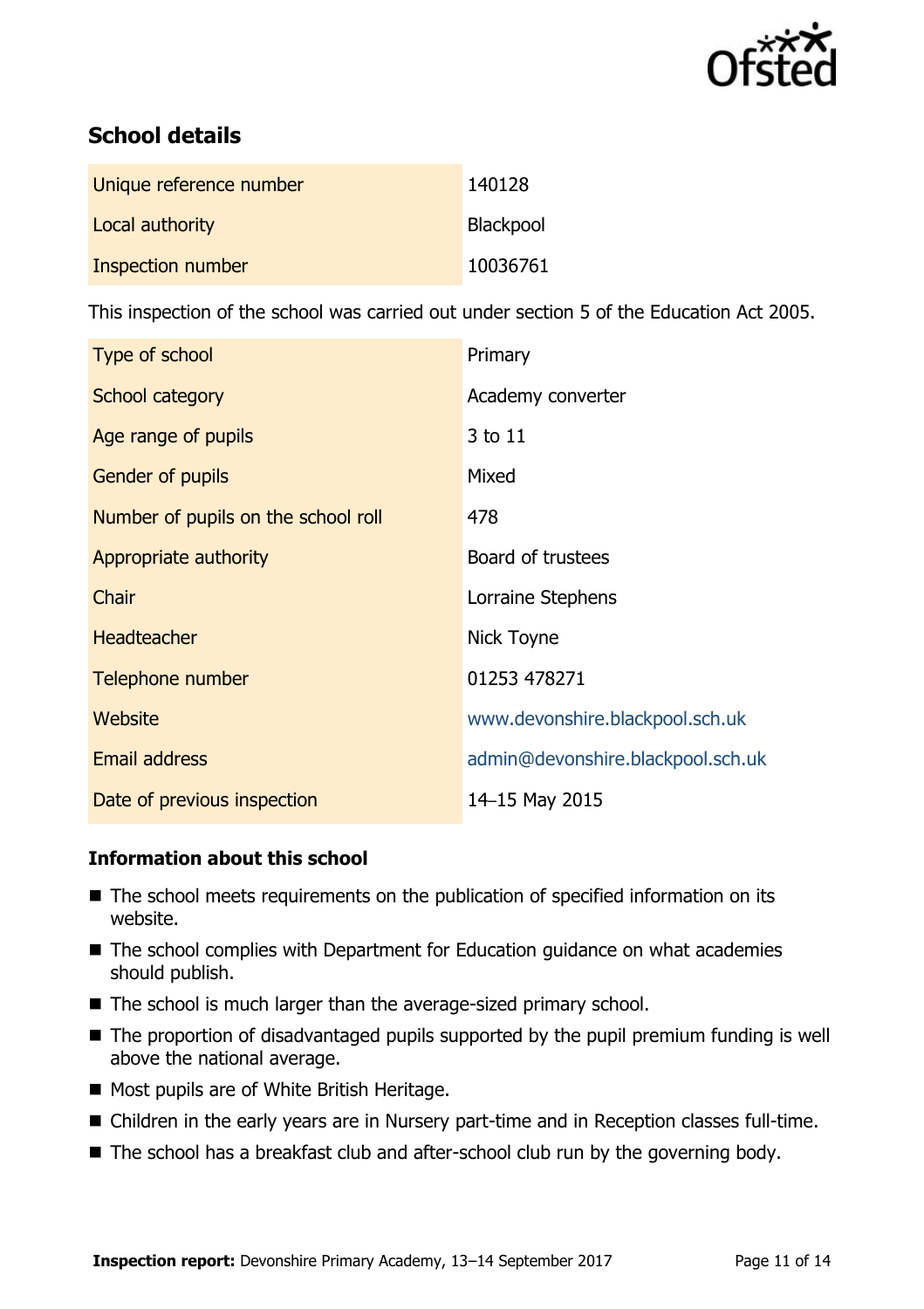

■ The school meets the government's current floor standards, which set the minimum expectations for the attainment and progress of pupils in English and mathematics by the end of Year 6.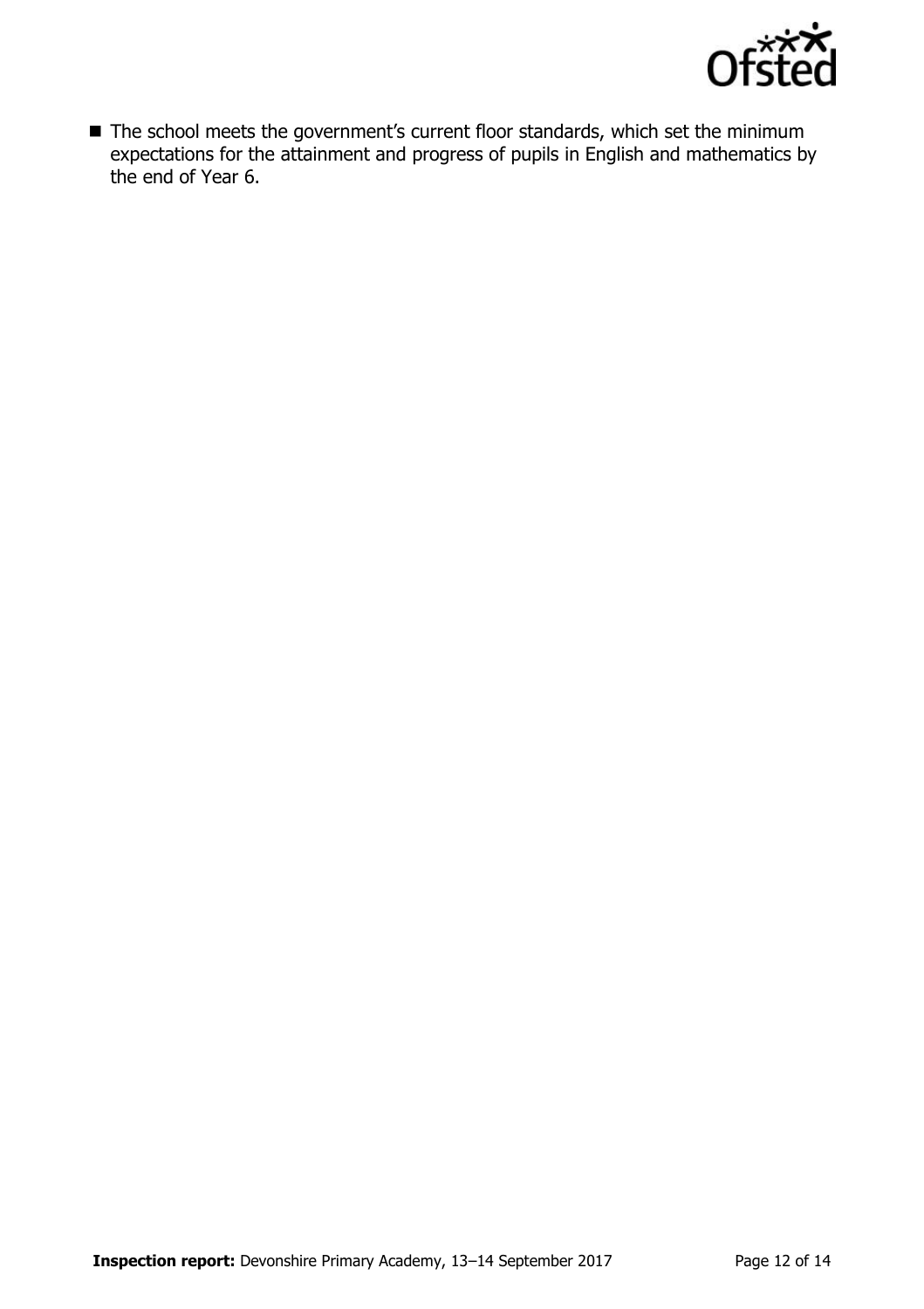

# **Information about this inspection**

- The inspectors observed lessons throughout the school, which included observations carried out jointly with the headteacher. Inspectors also looked at a wide range of pupils' work and listened to them read.
- **Inspectors observed pupils on the playground and in the breakfast club.**
- Discussions were held with groups of pupils, the chair and several other members of the governing body, representatives of the multi-academy trust and members of staff, including senior and middle leaders.
- **Inspectors spoke with those responsible for leading and administering safeguarding.**
- The inspectors took account of seven responses to Ofsted's online questionnaire (Parent View). The 31 responses from staff to the inspection questionnaire were also considered.
- The inspectors observed the school's work and looked at a range of documents, including information on pupils' current and recent progress, the school's plans for improvement, the management of teachers' performance, the use of pupil premium funding, and documentation and records relating to pupils' behaviour and safety.

#### **Inspection team**

| Mike Tonge, lead inspector | Ofsted Inspector |
|----------------------------|------------------|
| Leon Bernstein             | Ofsted Inspector |
| <b>Lesley Curtis</b>       | Ofsted Inspector |